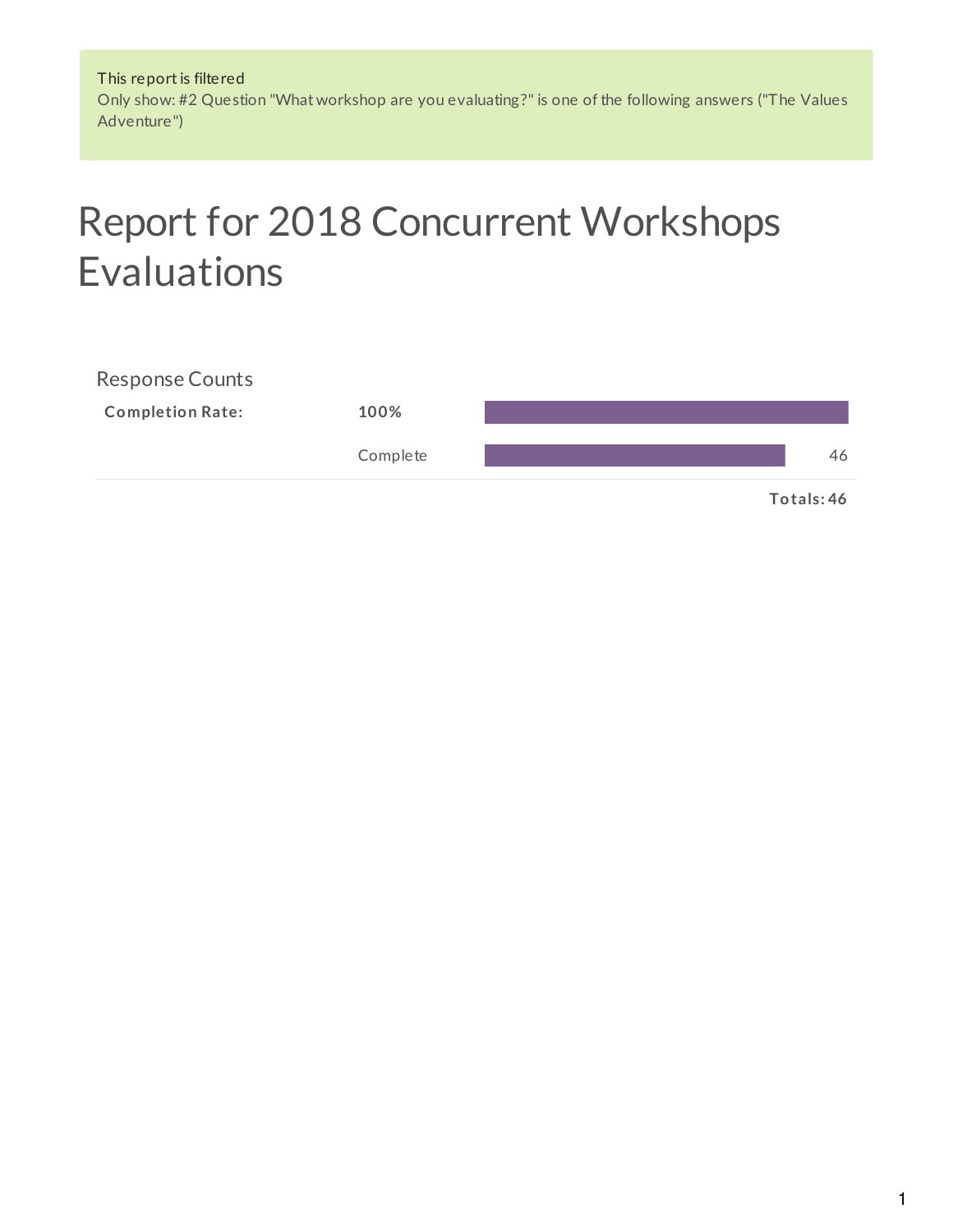1. What workshop are you evaluating?

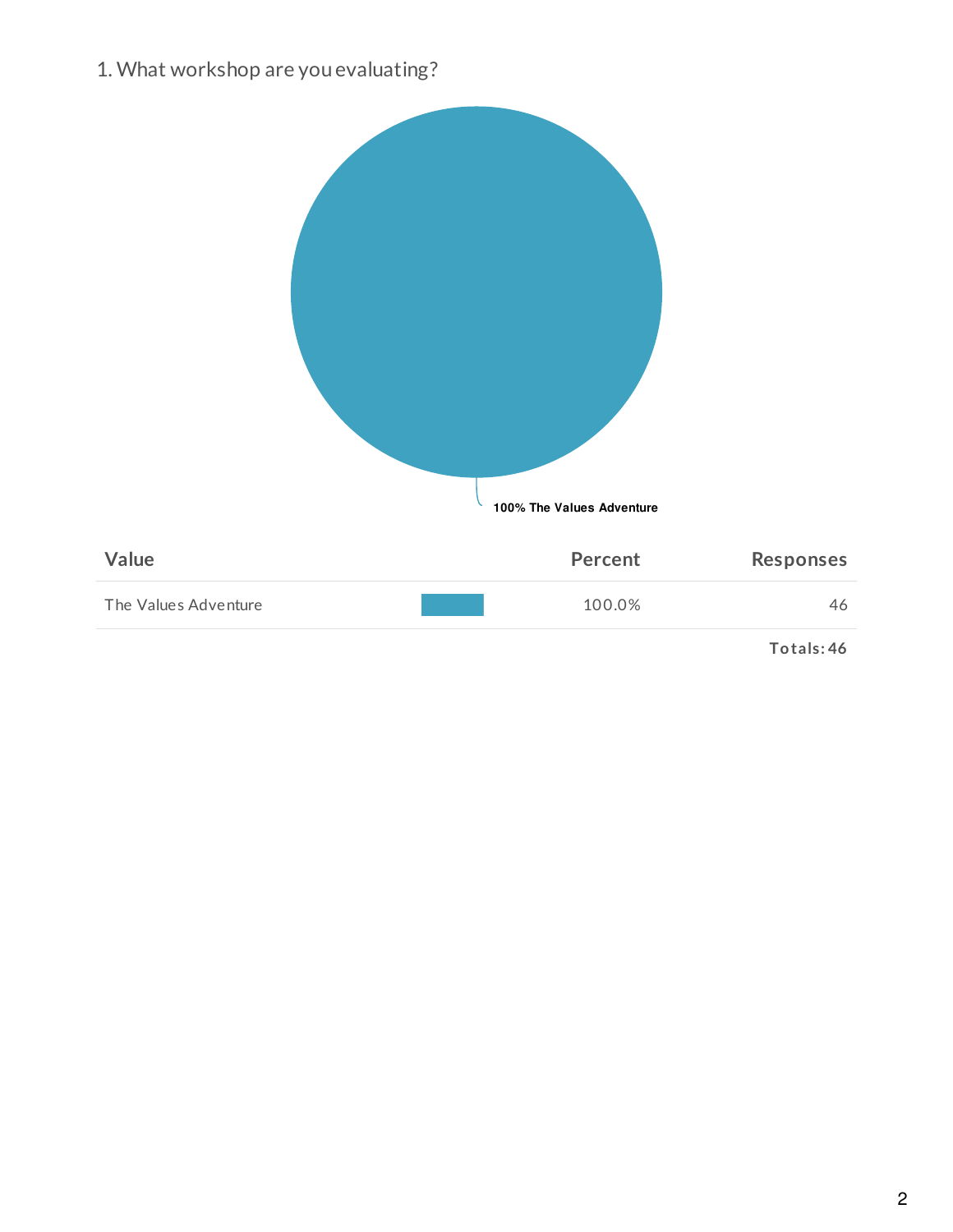2. The Speaker was well informed on the topic



| Value           | <b>Percent</b> | <b>Responses</b> |
|-----------------|----------------|------------------|
| <b>Disagree</b> | 2.2%           | 1                |
| Neutral         | 2.2%           | 1                |
| Agree           | 15.2%          | 7                |
| Strongly agree  | 80.4%          | 37               |

**Totals: 46**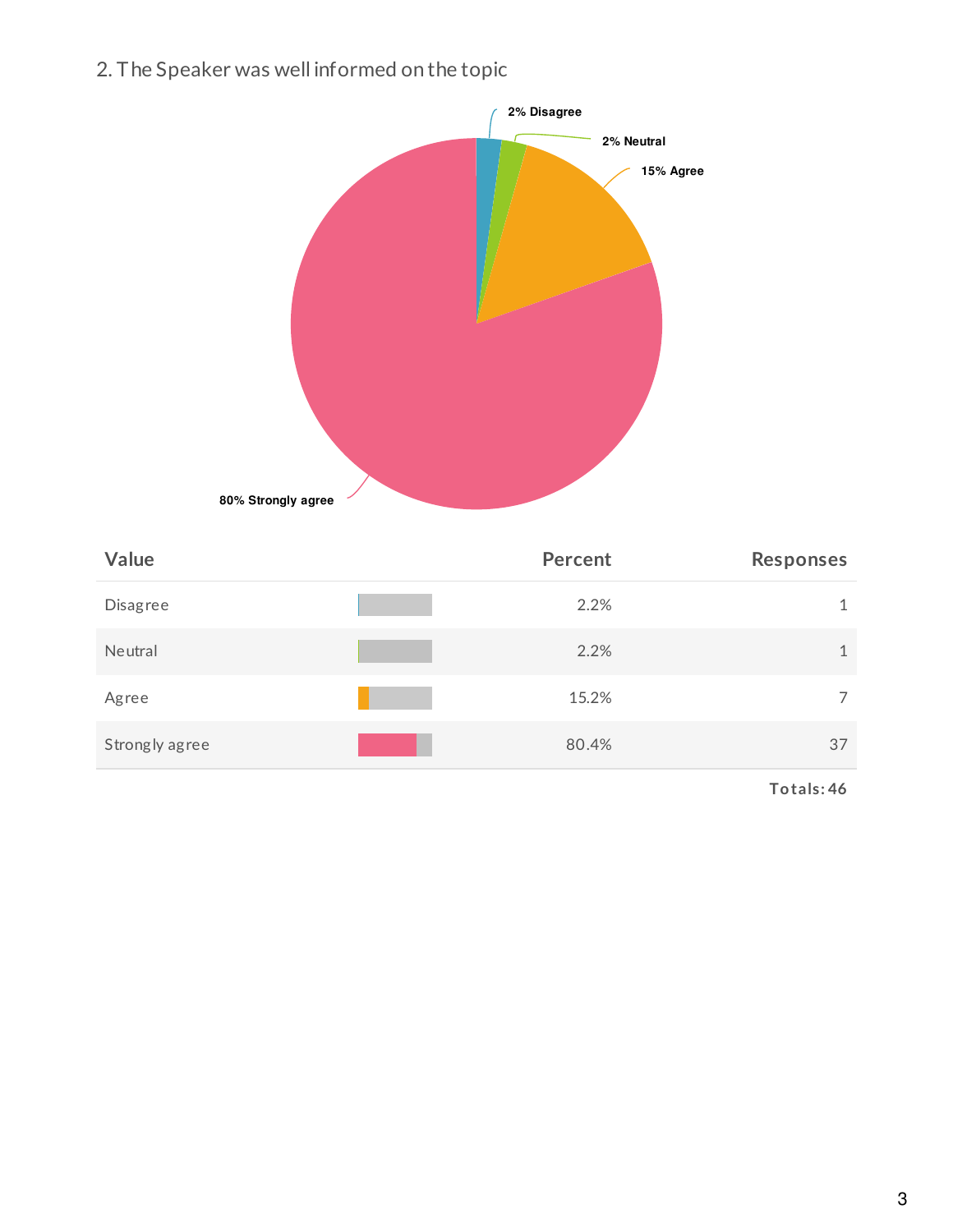3. The workshop was easy to follow and understand



| Value          | <b>Percent</b> | <b>Responses</b> |
|----------------|----------------|------------------|
| Disagree       | 4.3%           | 2                |
| Neutral        | 2.2%           | 1                |
| Agree          | 23.9%          | 11               |
| Strongly agree | 69.6%          | 32               |

**Totals: 46**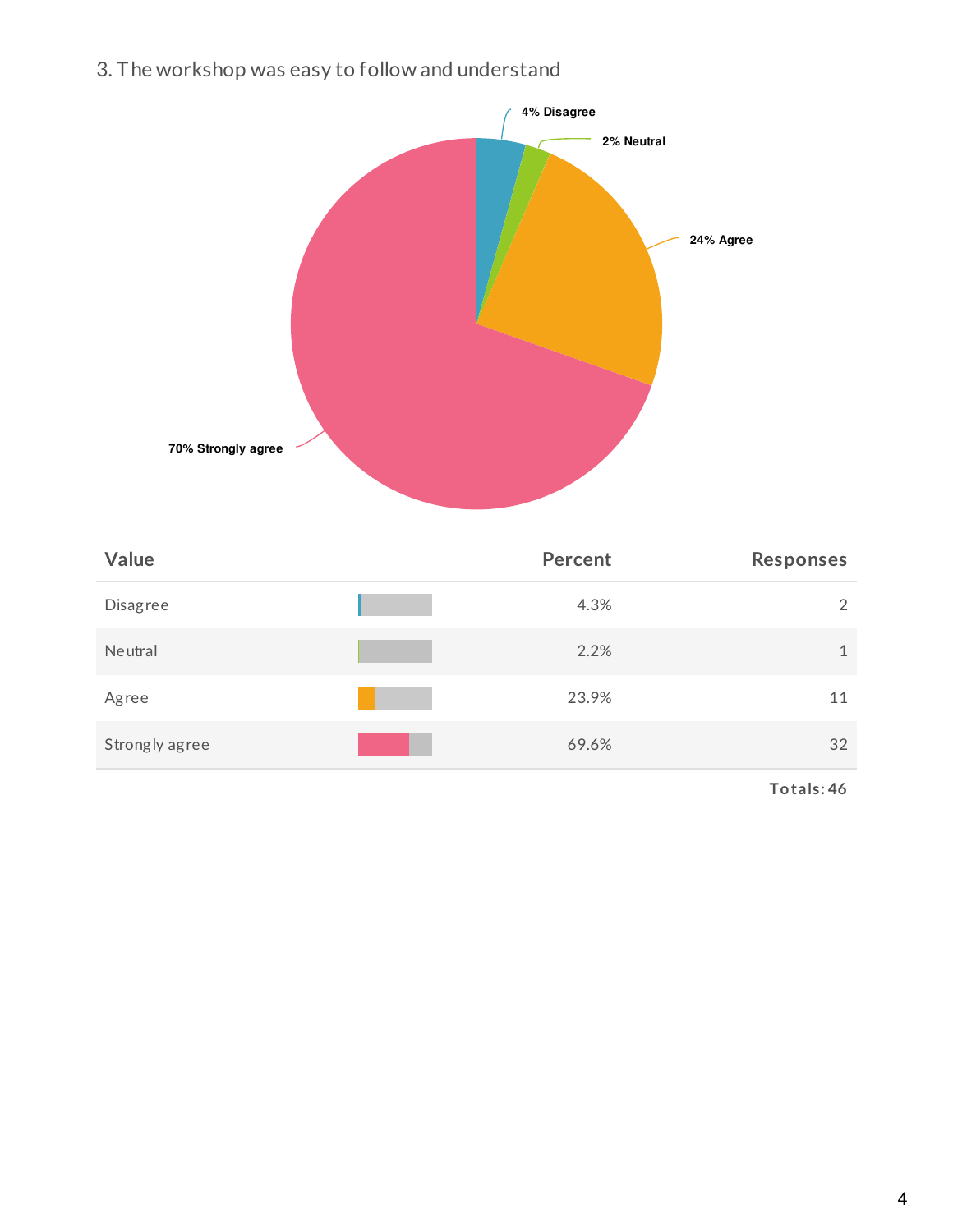4. I would recommend this workshop.



| Value          | Percent | <b>Responses</b> |
|----------------|---------|------------------|
| Disagree       | 4.3%    | 2                |
| Neutral        | 6.5%    | 3                |
| Agree          | 17.4%   | 8                |
| Strongly agree | 71.7%   | 33               |

**Totals: 46**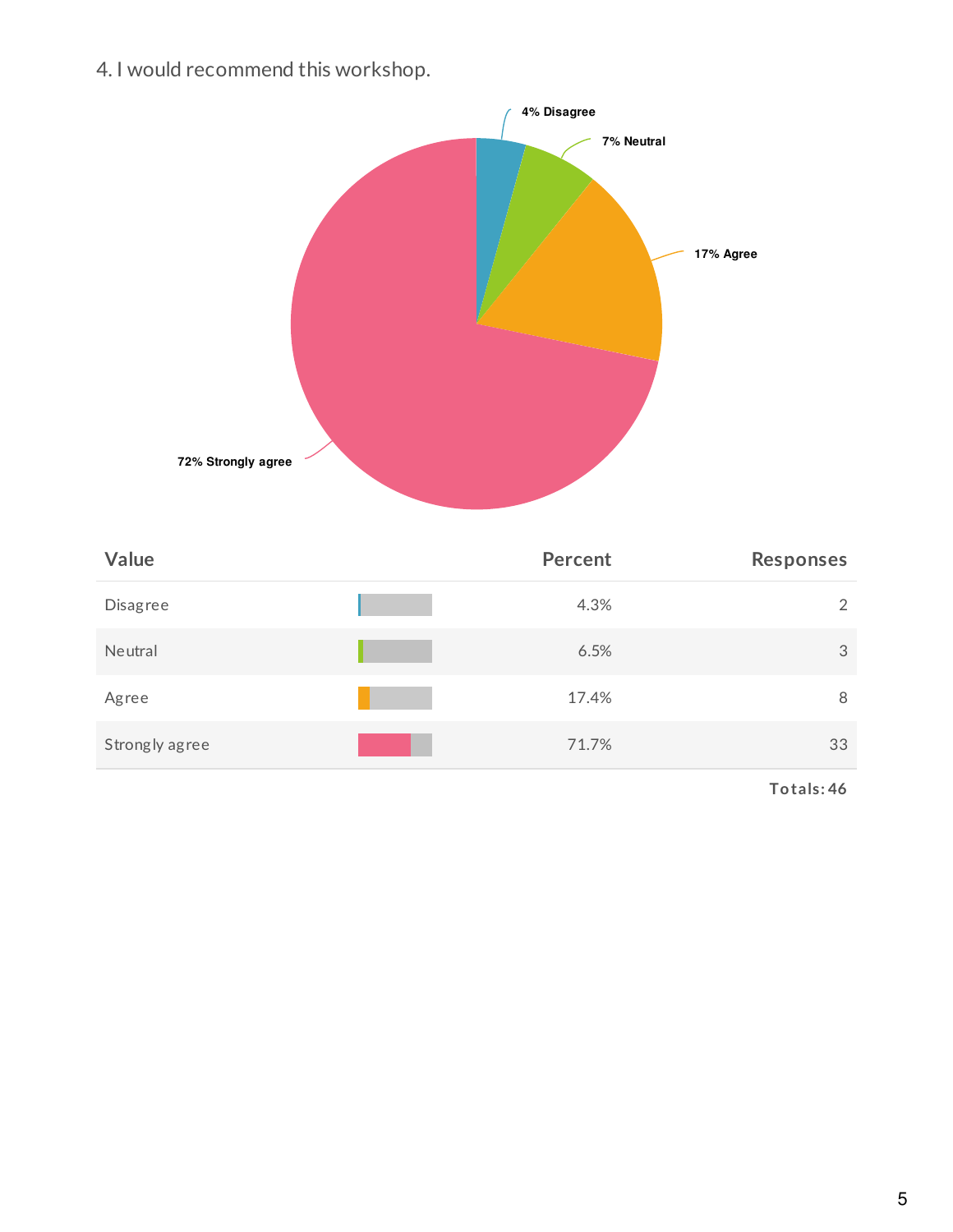#### 5. What is one new thing you learned in this workshop?



| 20 | Team work!                                                                 |
|----|----------------------------------------------------------------------------|
| 21 | Know your values and employ individuals with similar values                |
| 22 | Focus on team values. Engage non-management staff well respected by others |
| 23 | How values are important in the workplace                                  |
| 24 | allowing yourself to be more vulnerable with staff                         |
| 25 | clearly define values and require staff to live up to then                 |
| 26 | new approaches to hiring new employees                                     |
| 27 | involve the cynic in the shifting of the culture                           |
| 30 | it gave a framework for establishing a system to do this.                  |
| 31 | teamwork is very important                                                 |
| 32 | survey the staff on what they value % of goals met=% of raise given        |
| 33 | It is okay to be scared as an Executive Director                           |
| 35 | That it is possible to make a change                                       |
| 36 | Finding out team values                                                    |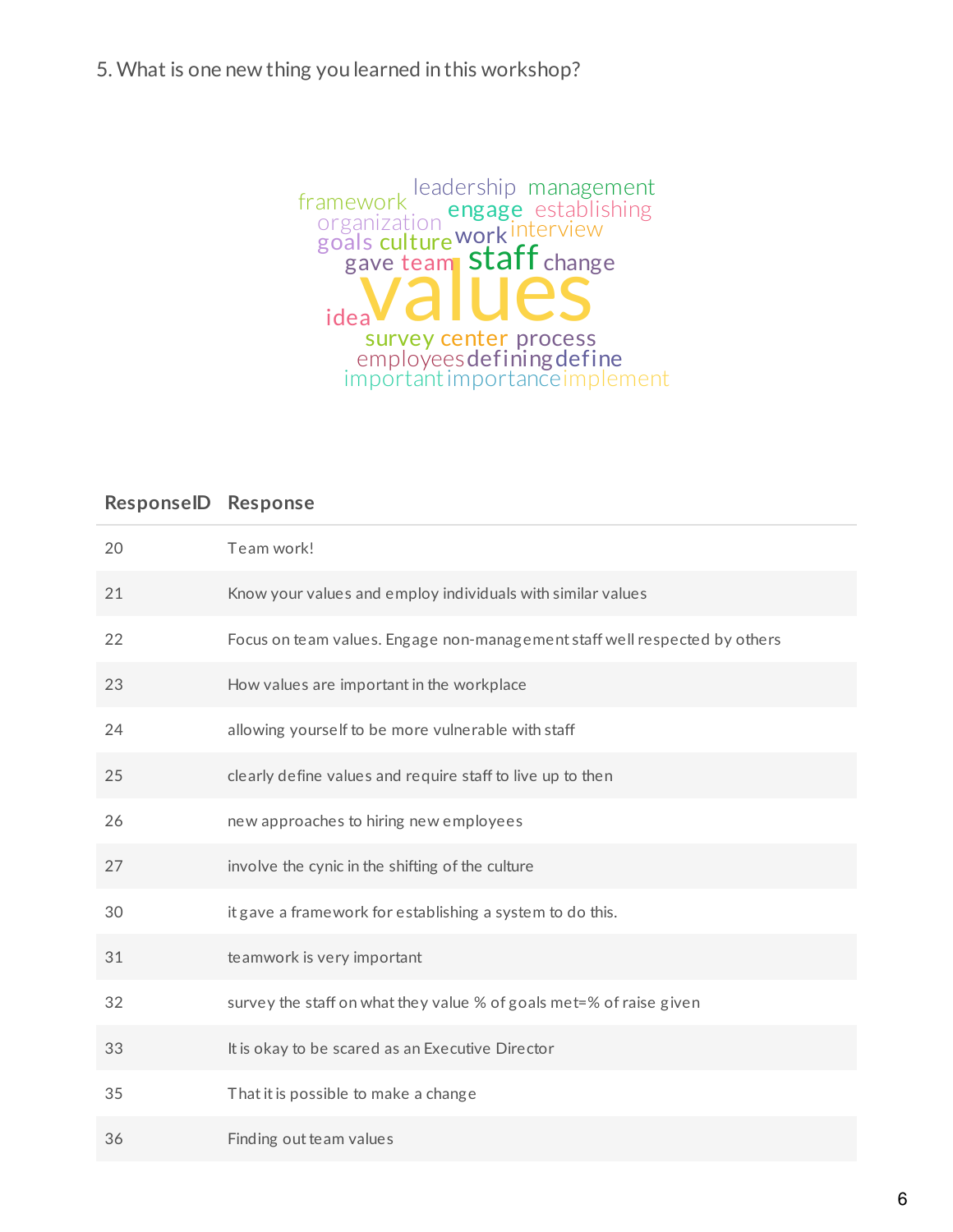| 37 | The importance of cultural values in the work place. Also, Culture flows down through an<br>organization as well.                                                        |
|----|--------------------------------------------------------------------------------------------------------------------------------------------------------------------------|
| 38 | That I need to implement this process at my Center where the staff come to work now<br>for a paycheck                                                                    |
| 39 | She stated more than once this is for leadership people only. I don't think this was clear<br>in the write up.                                                           |
| 40 | Values can't be brought in-they need developed and created by the staff and not<br>dictated by the upper management                                                      |
| 41 | goals that we set for ourselves.                                                                                                                                         |
| 42 | modify your interview questions to indicate if person fits with current team.                                                                                            |
| 43 | Add to values discussion with behaviors that exemplify values.                                                                                                           |
| 44 | the half day bonus to encourage teamwork and asking the value interview questions                                                                                        |
| 45 | I learned about values                                                                                                                                                   |
| 46 | Hire people with the same values in the beginning                                                                                                                        |
| 47 | The need to define values to define your culture                                                                                                                         |
| 48 | personal values--> organization values---->ED/leadership values to engage, plan, and<br>implement                                                                        |
| 49 | Reflecting on personal values and then reflecting on establishing organizations values<br>using audit to direct change                                                   |
| 50 | thanks very helpful                                                                                                                                                      |
| 51 | Fine tune and do the process                                                                                                                                             |
| 52 | Team work!                                                                                                                                                               |
| 53 | I like the idea of an anonymous survey followed with a retreat we have some<br>anonymous negative comments recently from staff and this helped give me some<br>direction |
| 54 | survey staff members to determine values                                                                                                                                 |
| 56 | simple well defined framework to start the process.                                                                                                                      |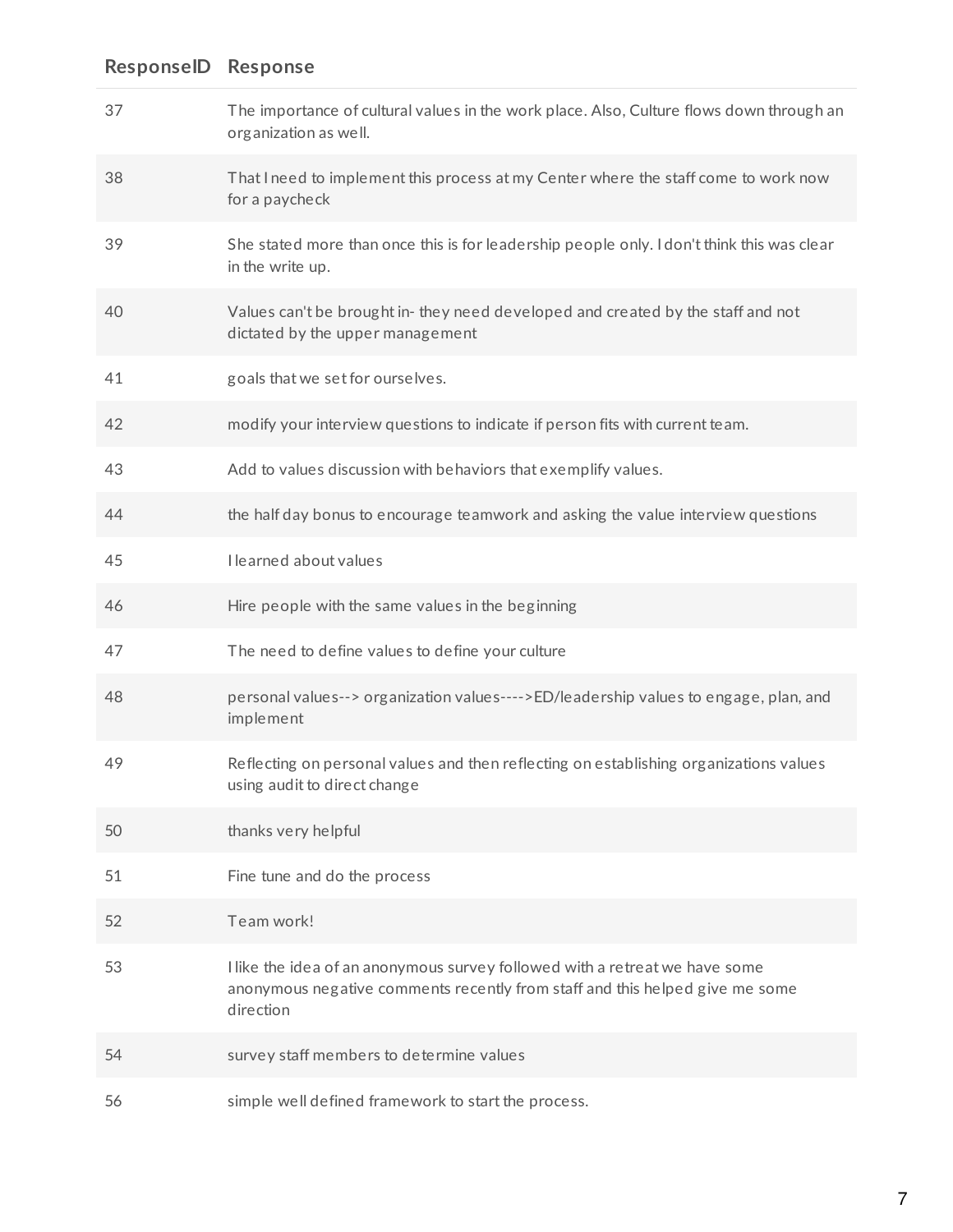| 58 | I really liked the idea of sitting down as an organization and defining our values and by<br>doing that filter out what we are looking for. |
|----|---------------------------------------------------------------------------------------------------------------------------------------------|
| 59 | value of changing interview process using a book as guide for culture shift                                                                 |
| 60 | Culture isn't about similar beliefs all the time but similar values.                                                                        |
| 61 | The importance of setting organizational values                                                                                             |
| 62 | Defining centers values and the employees values gave some very good ideas and<br>things to take back                                       |
| 64 | I cant wait to share this with my IL Center. We need it!                                                                                    |
| 65 | Getting values set up in your center then go from there                                                                                     |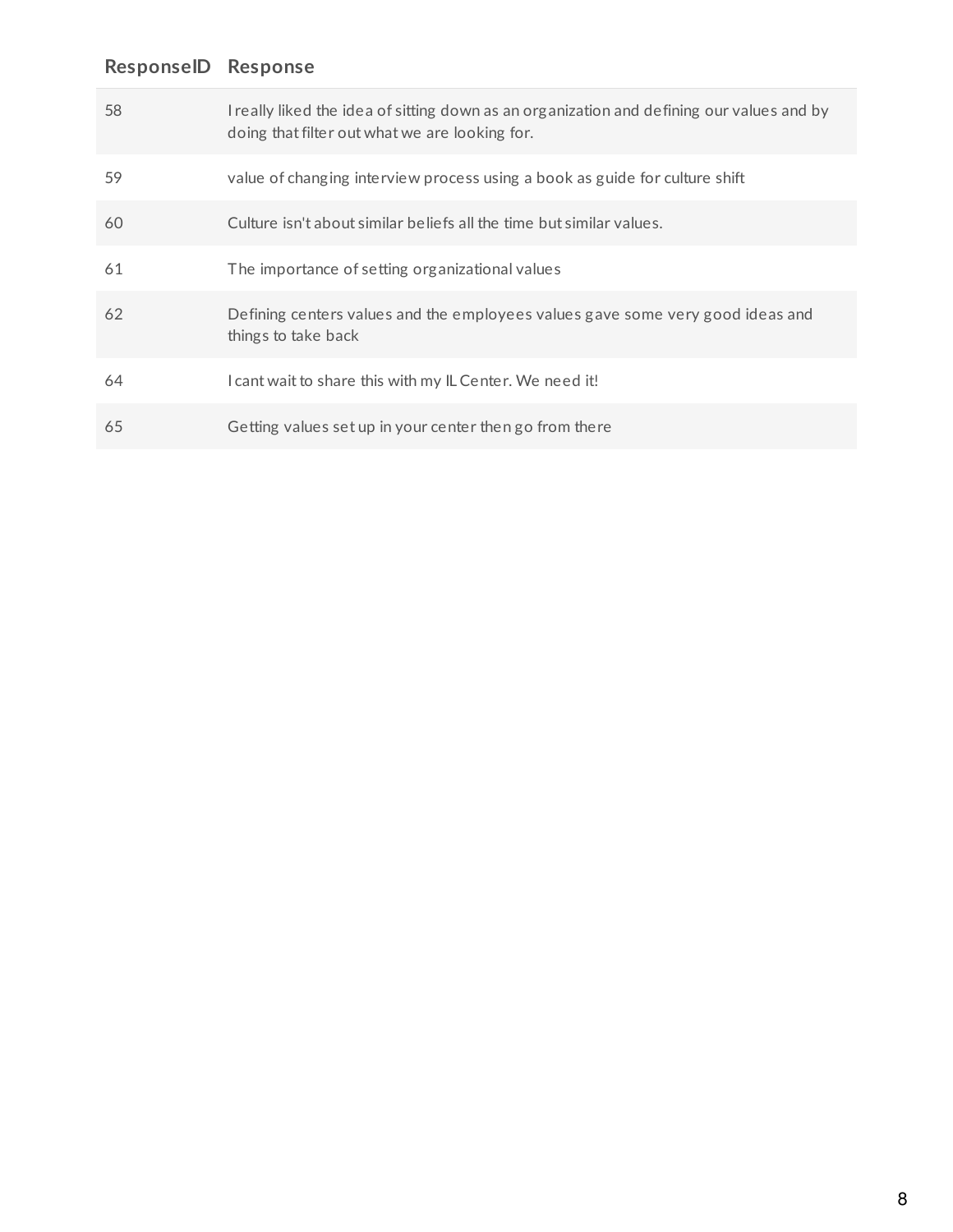arues **Valuesgood** direction achieving questions **nice** barrier, presentation agency achieving questions<br>
comments authoritarianaspect<br>
directorshipdirected board bottom clashes defensive buy contact director disinterested ed else's